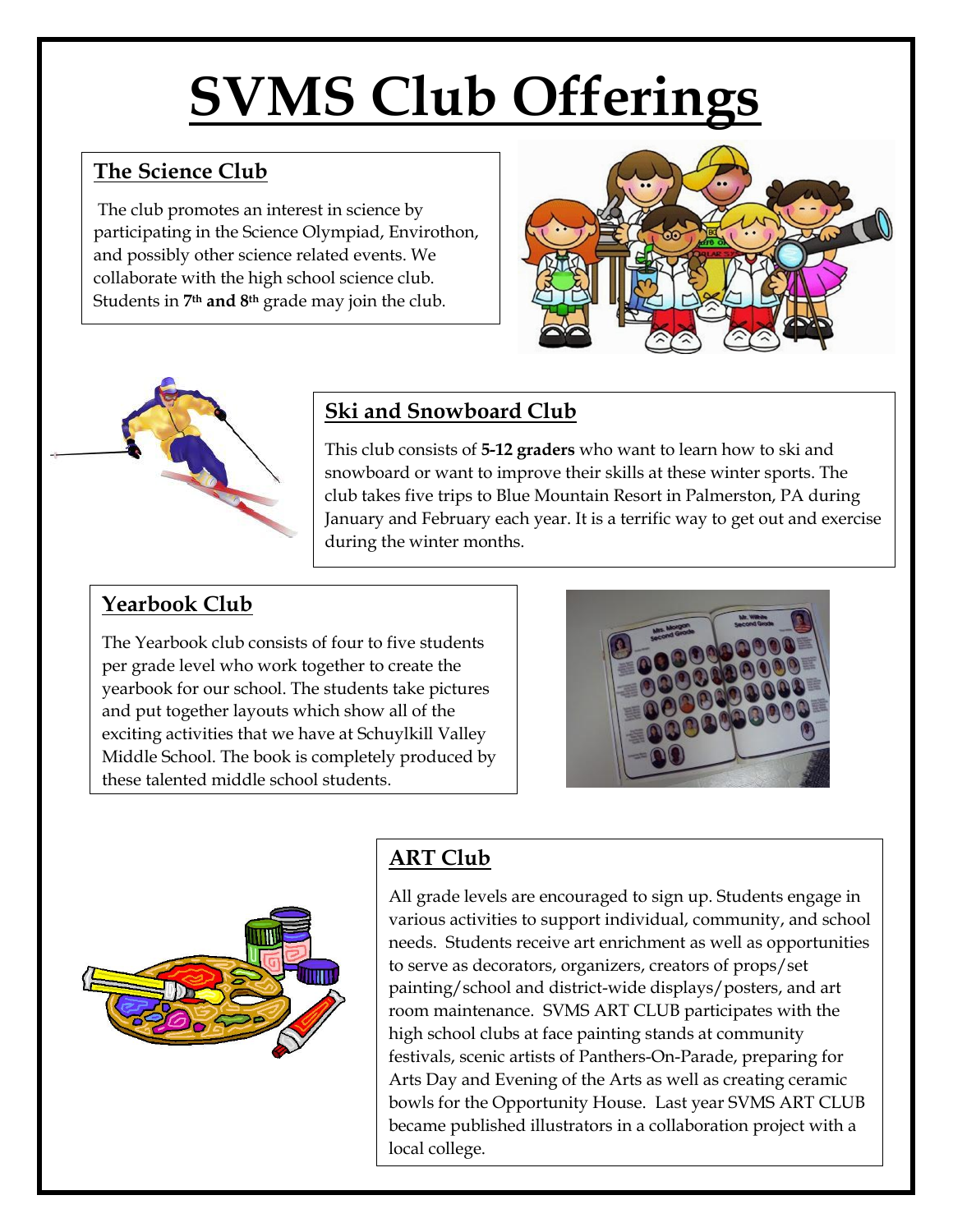## **TV Studio Club**

This club has the responsibility of running the morning announcement show. Additionally, the TV Studio Club records and edits "news" pieces including school and national sports results, weather, current events pieces, and news on other clubs and organizations. The club is for **7th and 8th graders**.





## **5th Grade STEAM Club**

This club is a K'Nex Challenge club. The 5th Grade STEAM club is for **5th graders** only and students in this club meet to work on K'Nex engineering challenges. The students build and create using K'Nex building kits.

## **STEAM Club**

This STEAM club is for all students in **grades 5 through 8**. The STEAM club meets to work on STEAM related topics. Last year students in the STEAM club built 4 "3D printers." This year students will build CNC machines. In addition, students in the STEAM club work to maintain all of the schools' 3D printers, and pursue topics of their individual interest. Last year some students worked on custom 3D prints, and others worked on model rockets, but any STEAM interest students have that they wish to pursue will be supported within the STEAM Club.



## **Volleyball Club**

This club is intended for **7th and 8th grade students** interested in learning the game of Volleyball. 5<sup>th</sup> and 6th grade students need to seek permission from the club advisor in order to join the club. The club meets regularly to work on volleyball skills and play volleyball games.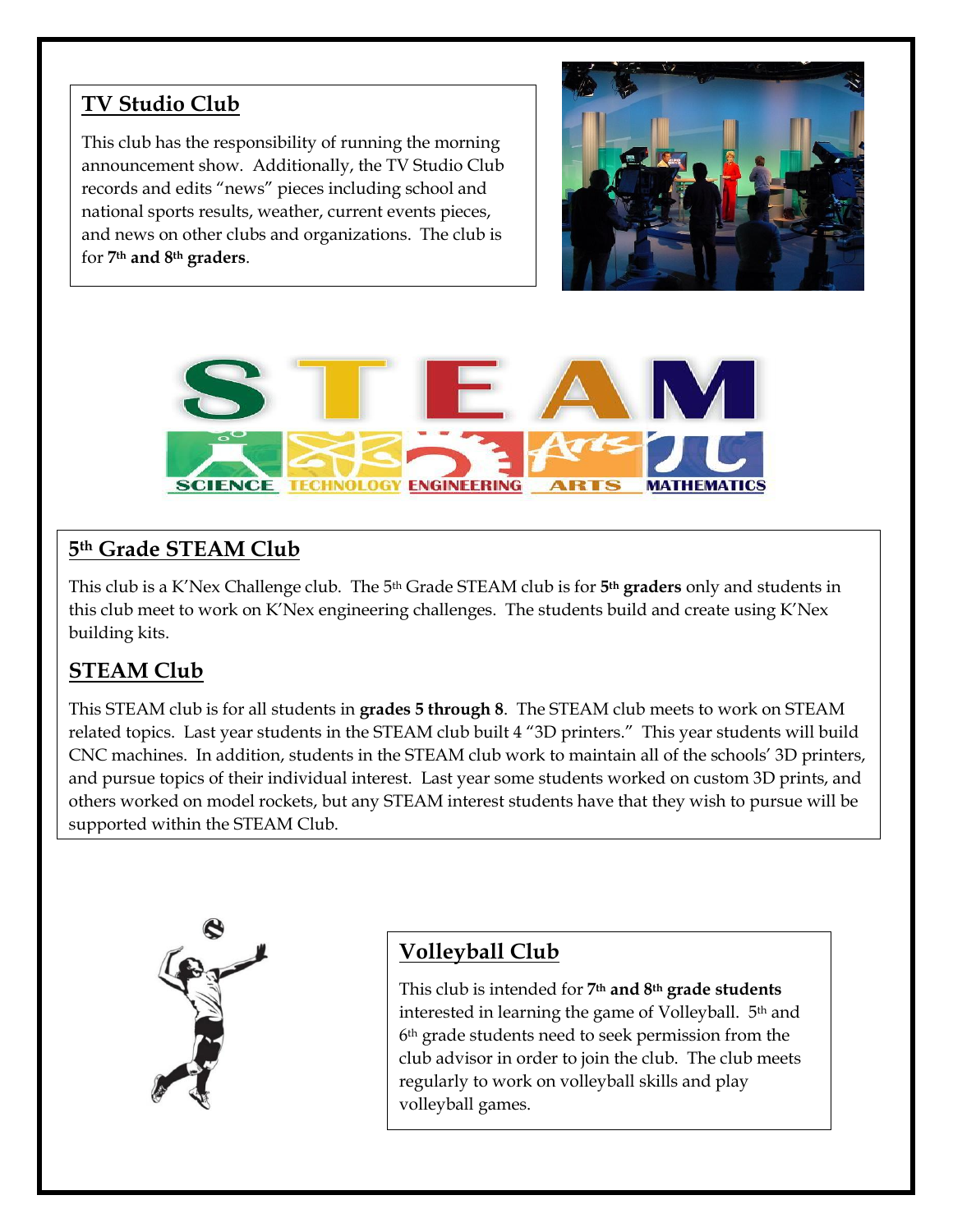## **Panther Pride Club**

This community/school service club is for students in **grades 5-8.** They organize the "Operation Snack Surprise" event where snacks are collected for three weeks and then sent to SV graduates serving overseas in the military. They maintain the SV News and SV Sports Events bulletin boards. They also help plan the Dodgeball Tournament, Faculty Madness basketball game, and help wherever needed to make our school a better place.



## **Skateboard Build Club**

This is open to all students in the MS. Students will design the shape of the skateboard they are building. We use math to make sure our proportions, symmetry and ratios are correct for the shape. Once the board is cut out and shaped the students then create and apply graphics to the board.



## **Skatepark Travel Club**

This is for the students that enjoy skateboarding and would like to explore different skate parks in the area. On trip day the advisor will sign out a van and travel to a selected park between Philadelphia and York. We skate at the park and then have an arranged visit with local skate shops so the students can talk with the owners. The club will then have a meal at a local restaurant before returning back to the school.

#### **Newspaper club**

The newspaper club is offered to students in **grades 6-8**. Students create, write, and edit one Newspaper each month throughout the school year. Students write articles about current events, Schuylkill Valley news, sports, pop culture, and more. The club also partners with the TV studio to produce two shows for the morning announcements each week. One show is an "SV Events" show and the other is a weekly weather forecast. The club also shares information with students, staff, and the community via Instagram and Twitter.

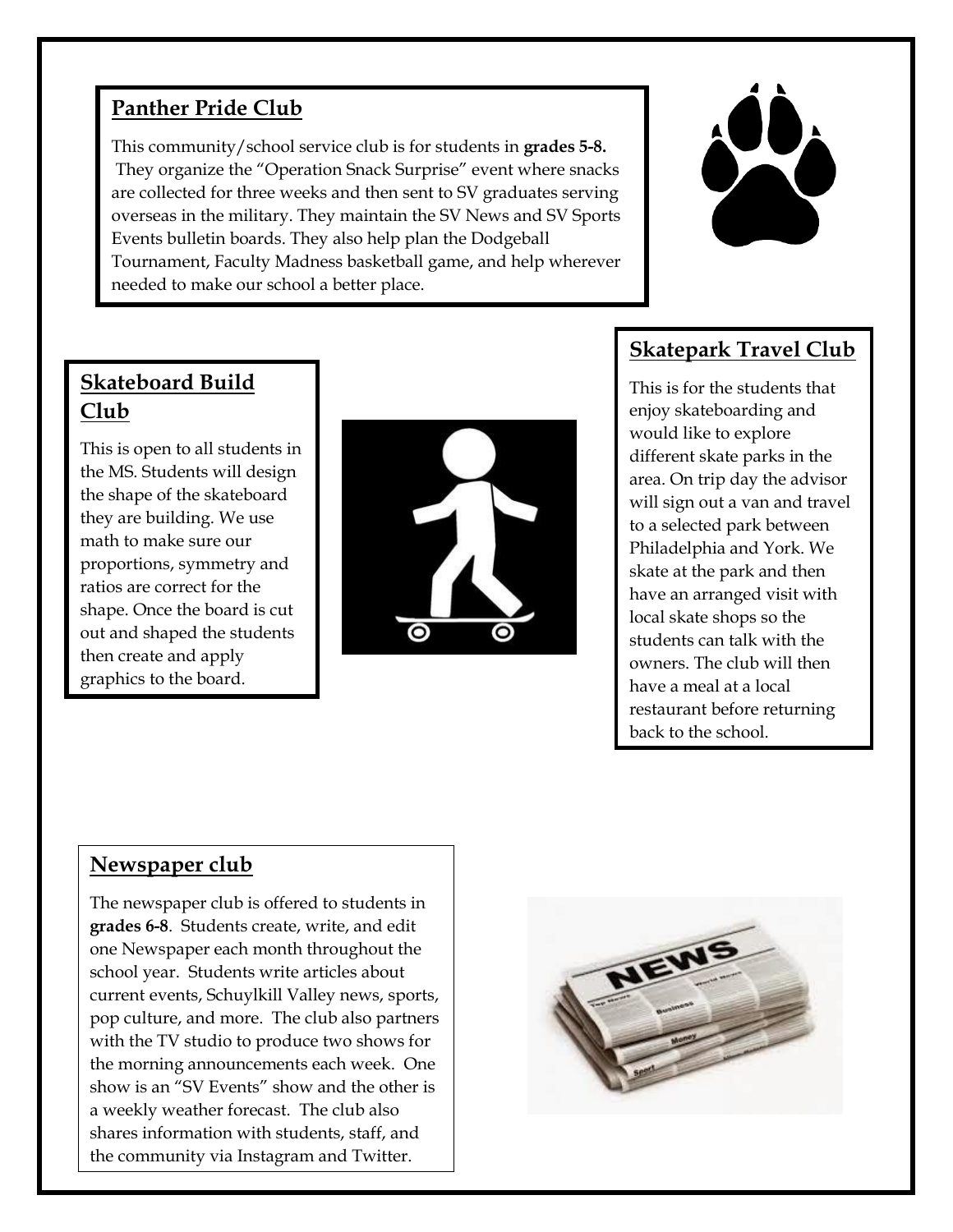## **Mountain Bike Club**

This club is opened to all students in the MS. We have around 40 members signed up. As a club we meet at 8 am on Sat and Sun and go on rides on the trails near Blue Marsh Lake. These rides are rated for difficulty and can be reviewed on the club website before signing up for a ride. The rides are between 5 and 20 miles. The club promotes a positive attitude toward the environment, each other and one's self. The MS Student Council purchased the club new Mt Bike from Spokes Bike Shop at a discount. This is to make sure everyone can borrow a bike if needed. Some ride will end with a cleanup which students can log hours of community service.

## **Mt bike build club**

Students learn how to maintain and build bikes. This club also helps with the maintenance of the club's 18 bikes. Students can bring in bikes or bike projects from home and work on them during club time. Bike donations are taken in and fixed so students can give them to kids who may need a bike.





## **Student Council**

The goals of the Schuylkill Valley Middle School Student Council are to provide a democratic platform in which students can address school related issues. Our student elected council will also maintain open communication with school staff, promote good citizenship, and to be a voice for all students. It is for students in **grades 6-8**.

## **Genius Hour Club**

Genius Hour Club affords **sixth and seventh grade** students the opportunity to pursue their passions without the pressure of a grade being attached. Students develop their own inquiry-based investigations that culminate in a finished product and a five-minute TED-style talk about their journey and experiences.